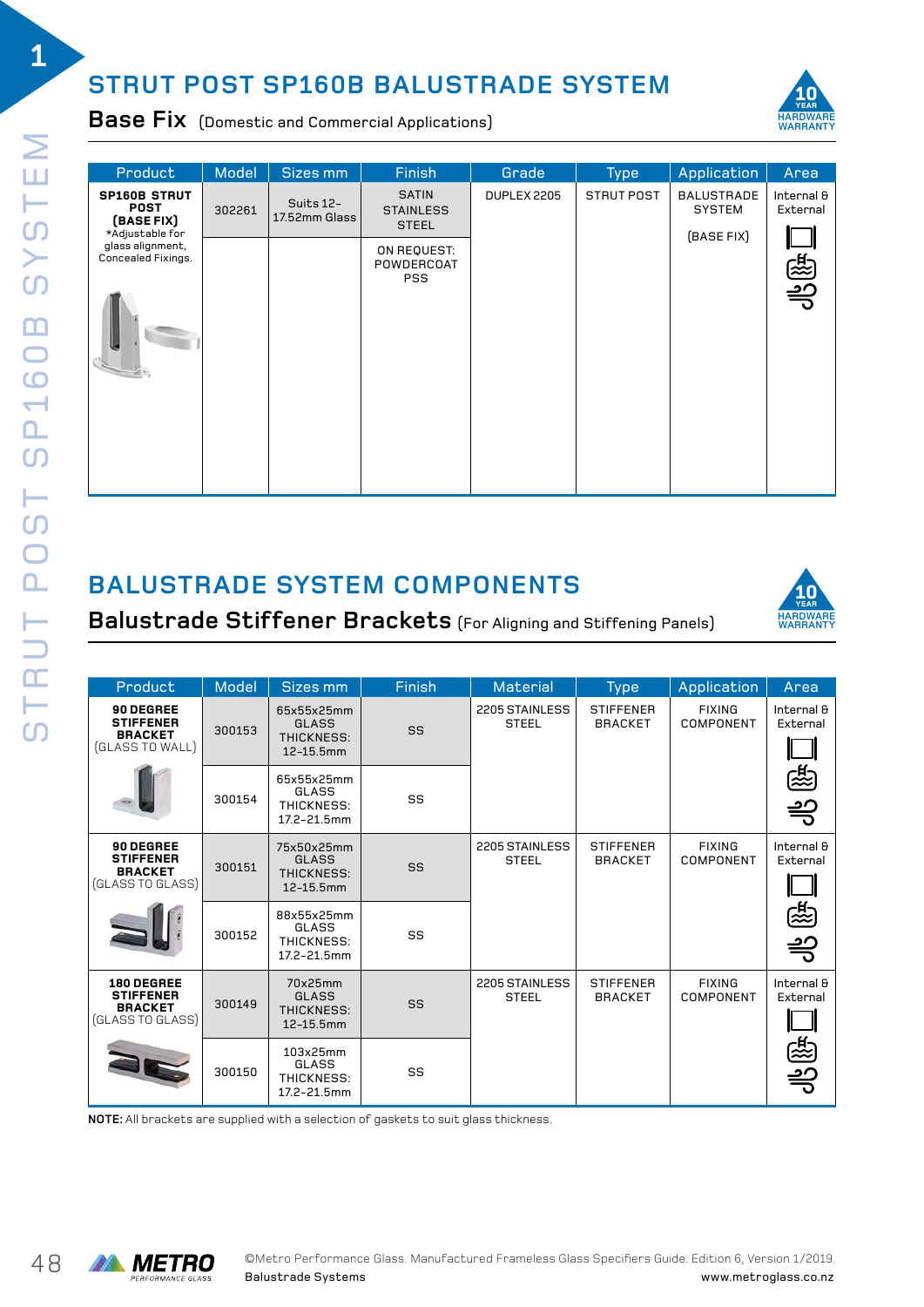

- 25 x 21mm 2205 Stainless Steel.
- Suitable for 10mm or 12mm Glass Thickness.
- Rail Components available for 90 degree corners, adjustable corners (180 degrees to 90 degrees), stairway link connectors (Maximum 35 degrees), inline joiner.
- Wall mount brackets available including end caps.
- Satin Stainless Steel finish standard, can be Powdercoated upon request.

#### **Compliance**

- Complies with NZS 4223.3.2016 and the latest amendment of New Zealand Building Code B1.

| Product                             | Model  | Sizes mm                       | <b>Finish</b>             | <b>Material</b> | <b>Type</b>      | Application                   | Area                   |   |
|-------------------------------------|--------|--------------------------------|---------------------------|-----------------|------------------|-------------------------------|------------------------|---|
| <b>S25 LINK RAIL</b>                | 300738 | 5800mm                         | SS                        | 2205 STAINLESS  | <b>LINK RAIL</b> | <b>BALUSTRADE</b>             | Internal &             |   |
|                                     |        | GLASS<br>THICKNESS:<br>10-12mm | ON REQUEST:<br>POWDERCOAT | <b>STEEL</b>    |                  | <b>LINK RAIL</b>              | External               |   |
|                                     |        | OVERALL<br>SIZE:<br>25 x 21mm  |                           |                 |                  |                               |                        | 鴎 |
| <b>S25 LINK RAIL</b>                | 300118 | Suits S25 Rail                 | SS                        | 2205 STAINLESS  | WALL             | <b>BALUSTRADE</b>             | Internal &             |   |
| <b>WALL BRACKET</b><br>(LEFT HAND)  |        |                                | ON REQUEST:<br>POWDERCOAT | <b>STEEL</b>    | <b>BRACKET</b>   | <b>LINK RAIL</b><br>COMPONENT | External<br><u>ිසි</u> |   |
| <b>S25 LINK RAIL</b>                | 301854 | Suits S25 Rail                 | SS                        | 2205 STAINLESS  | WALL             | <b>BALUSTRADE</b>             | Internal &             |   |
| <b>WALL BRACKET</b><br>(RIGHT HAND) |        |                                | ON REQUEST:<br>POWDERCOAT | <b>STEEL</b>    | <b>BRACKET</b>   | <b>LINK RAIL</b><br>COMPONENT | External<br>鹇          |   |

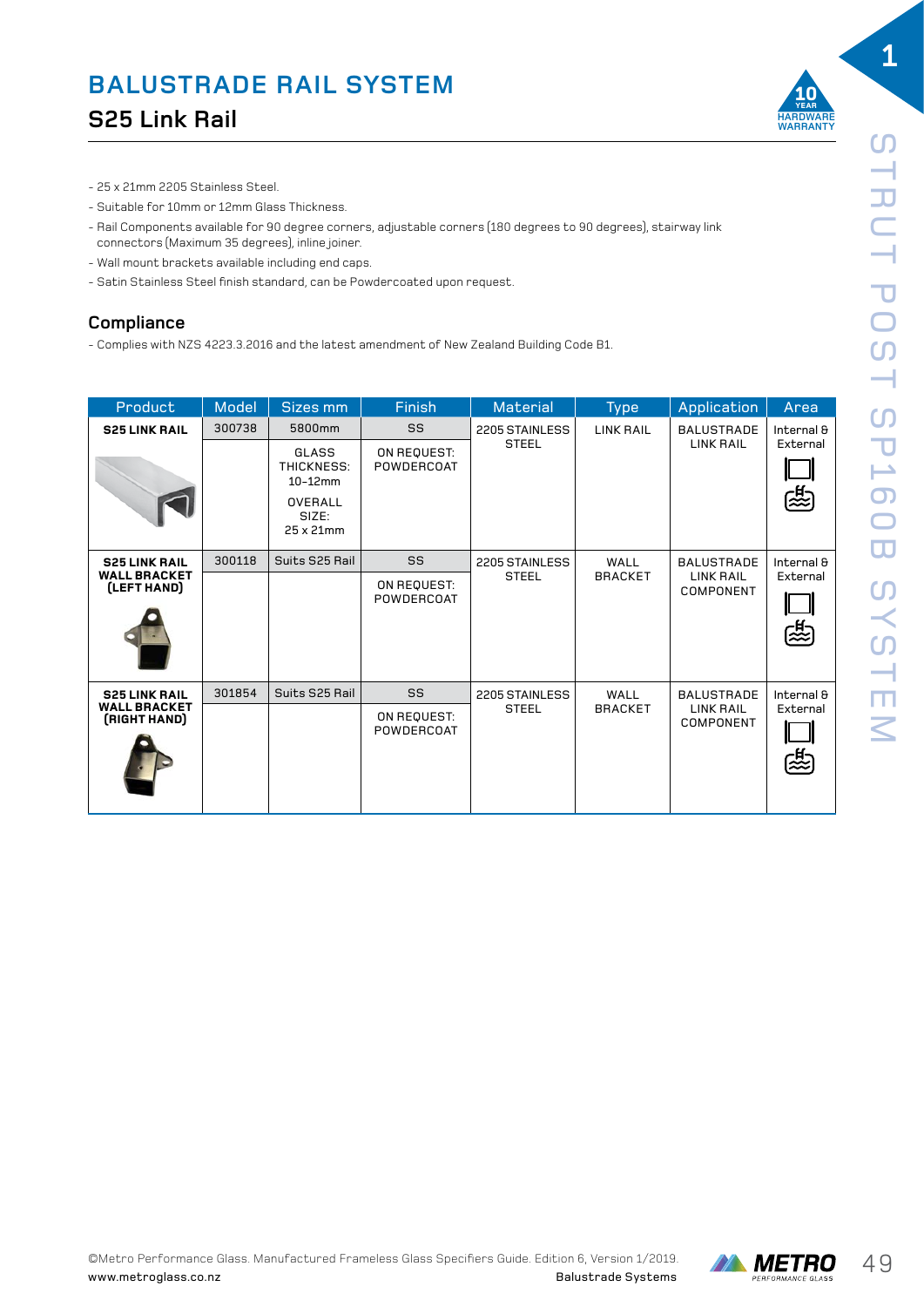#### **S25 Link Rail**



| Product                                                                         | Model  | <b>Sizes mm</b>                                                      | Finish                          | Material                       | <b>Type</b>                                         | Application                                        | Area                                  |
|---------------------------------------------------------------------------------|--------|----------------------------------------------------------------------|---------------------------------|--------------------------------|-----------------------------------------------------|----------------------------------------------------|---------------------------------------|
| <b>S25 LINK RAIL</b><br><b>VERTICAL</b><br><b>ADJUSTABLE</b><br><b>JOINER</b>   | 300863 | Suits S25 Rail                                                       | SS<br>ON REQUEST:<br>POWDERCOAT | 2205 STAINLESS<br><b>STEEL</b> | ADJUSTABLE<br><b>JOINER</b>                         | <b>BALUSTRADE</b><br><b>LINK RAIL</b><br>COMPONENT | Internal &<br>External<br>~<br>《      |
| <b>S25 LINK RAIL</b><br><b>HORIZONTAL</b><br><b>ADJUSTABLE</b><br><b>JOINER</b> | 300862 | Suits S25 Rail                                                       | SS<br>ON REQUEST:<br>POWDERCOAT | 2205 STAINLESS<br><b>STEEL</b> | <b>ADJUSTABLE</b><br>HORIZONTAL<br><b>JOINER</b>    | <b>BALUSTRADE</b><br><b>LINK RAIL</b><br>COMPONENT | Internal &<br>External<br>恐           |
| <b>S25 LINK RAIL</b><br><b>FIXED 90 DEGREE</b><br><b>CORNER</b>                 | 300861 | Suits S25 Rail                                                       | SS<br>ON REQUEST:<br>POWDERCOAT | 2205 STAINLESS<br><b>STEEL</b> | 90 DEGREE<br>CORNER<br>CONNECTOR                    | <b>BALUSTRADE</b><br>LINK RAIL<br>COMPONENT        | Internal &<br>External<br>~<br>《<br>《 |
| <b>S25 LINK RAIL</b><br><b>INLINE JOINER</b>                                    | 300852 | Suits S25 Rail                                                       | SS<br>ON REQUEST:<br>POWDERCOAT | 2205 STAINLESS<br><b>STEEL</b> | INLINE JOINER                                       | <b>BALUSTRADE</b><br><b>LINK RAIL</b><br>COMPONENT | Internal &<br>External<br>忠           |
| <b>S25 END CAP</b>                                                              | 300512 | Suits S25 Rail                                                       | SS<br>ON REQUEST:<br>POWDERCOAT | 2205 STAINLESS<br><b>STEEL</b> | <b>END CAP</b>                                      | <b>BALUSTRADE</b><br>LINK RAIL<br>COMPONENT        | Internal &<br>External                |
| <b>LINK RAIL</b><br><b>LOCTITE 243</b>                                          | 300961 | Suits S25 Rail                                                       | <b>ADHESIVE</b>                 | 50ML BOTTLE                    | <b>TUBE LOCK</b><br>ADHESIVE                        | <b>BALUSTRADE</b><br>LINK RAIL<br>COMPONENT        | Internal &<br>External                |
| <b>S25 LINK RAIL</b><br><b>RUBBER GASKET</b>                                    | 302091 | Suits S25 Rail<br>PER METRE<br>LENGTH<br>GLASS<br>THICKNESS:<br>12mm | <b>BLACK</b>                    | <b>RUBBER</b>                  | RUBBER<br><b>GASKET FOR</b><br><b>S25 LINK RAIL</b> | <b>BALUSTRADE</b><br>LINK RAIL<br>COMPONENT        | Internal &<br>External                |
| <b>GRUB SCREW</b>                                                               | 301978 | M5x6mm                                                               | SS                              | 316 STAINLESS<br><b>STEEL</b>  | <b>GRUB SCREW</b>                                   | <b>BALUSTRADE</b><br>LINK RAIL<br><b>FIXING</b>    | Internal &<br>External                |

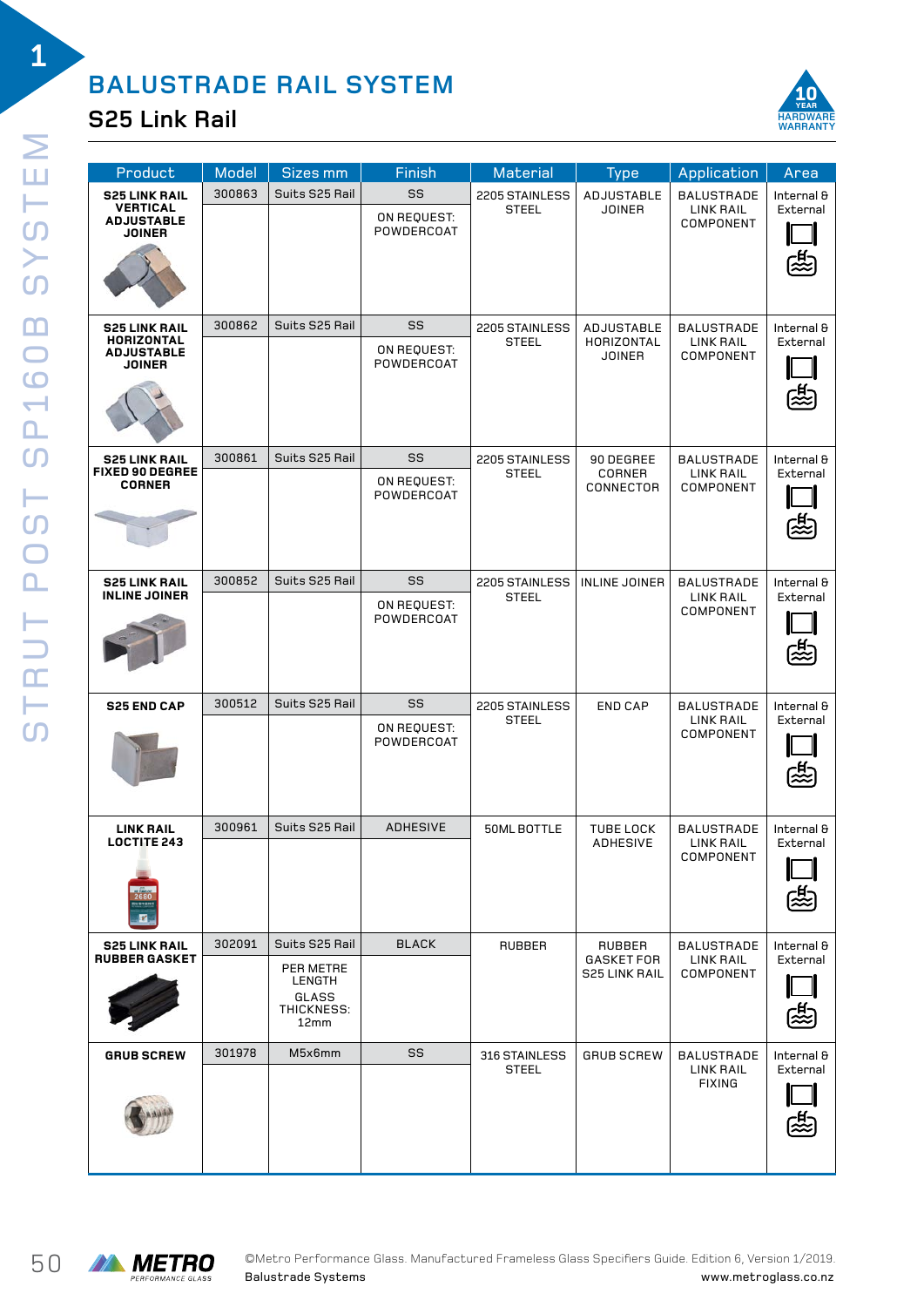

- 40 x 30mm 2205 Stainless Steel.
- Suitable for 12mm 21.5mm Glass Thickness.
- Rubber gasket available to suit respective glass thicknesses.
- Rail Components available for 90 degree corners, adjustable corners (180 degrees to 90 degrees), stairway link connectors (Maximum 35 degrees), inline joiner.
- Wall mount brackets available including end caps.
- Satin Stainless Steel standard finish, can be Powdercoated upon request.

#### **Compliance**

- Complies with NZS 4223.3.2016 and the latest amendment of New Zealand Building Code B1.

| Product                             | Model  | Sizes mm                              | Finish                    | <b>Material</b> | <b>Type</b>      | Application                   | Area                    |            |
|-------------------------------------|--------|---------------------------------------|---------------------------|-----------------|------------------|-------------------------------|-------------------------|------------|
| <b>S40 LINK RAIL</b>                | 300739 | 5800mm                                | SS                        | 2205 STAINLESS  | <b>LINK RAIL</b> | <b>BALUSTRADE</b>             | Internal &              |            |
|                                     |        | GLASS<br>THICKNESS:<br>$12 - 21.5$ mm | ON REQUEST:<br>POWDERCOAT | <b>STEEL</b>    |                  | <b>LINK RAIL</b>              | External                |            |
|                                     |        | OVERALL<br>SIZE:<br>40 x 30mm         |                           |                 |                  |                               | 鸥                       |            |
| <b>S40 LINK RAIL</b>                | 300156 | Suits S40 Rail                        | SS                        | 2205 STAINLESS  | WALL             | <b>BALUSTRADE</b>             |                         | Internal & |
| <b>WALL BRACKET</b><br>(LEFT HAND)  |        |                                       | ON REQUEST:<br>POWDERCOAT | <b>STEEL</b>    | <b>BRACKET</b>   | <b>LINK RAIL</b><br>COMPONENT | External<br>[<br>《<br>《 |            |
| <b>S40 LINK RAIL</b>                | 301855 | Suits S40 Rail                        | SS                        | 2205 STAINLESS  | WALL             | <b>BALUSTRADE</b>             | Internal &              |            |
| <b>WALL BRACKET</b><br>(RIGHT HAND) |        |                                       | ON REQUEST:<br>POWDERCOAT | <b>STEEL</b>    | <b>BRACKET</b>   | <b>LINK RAIL</b><br>COMPONENT | External<br>鸥           |            |

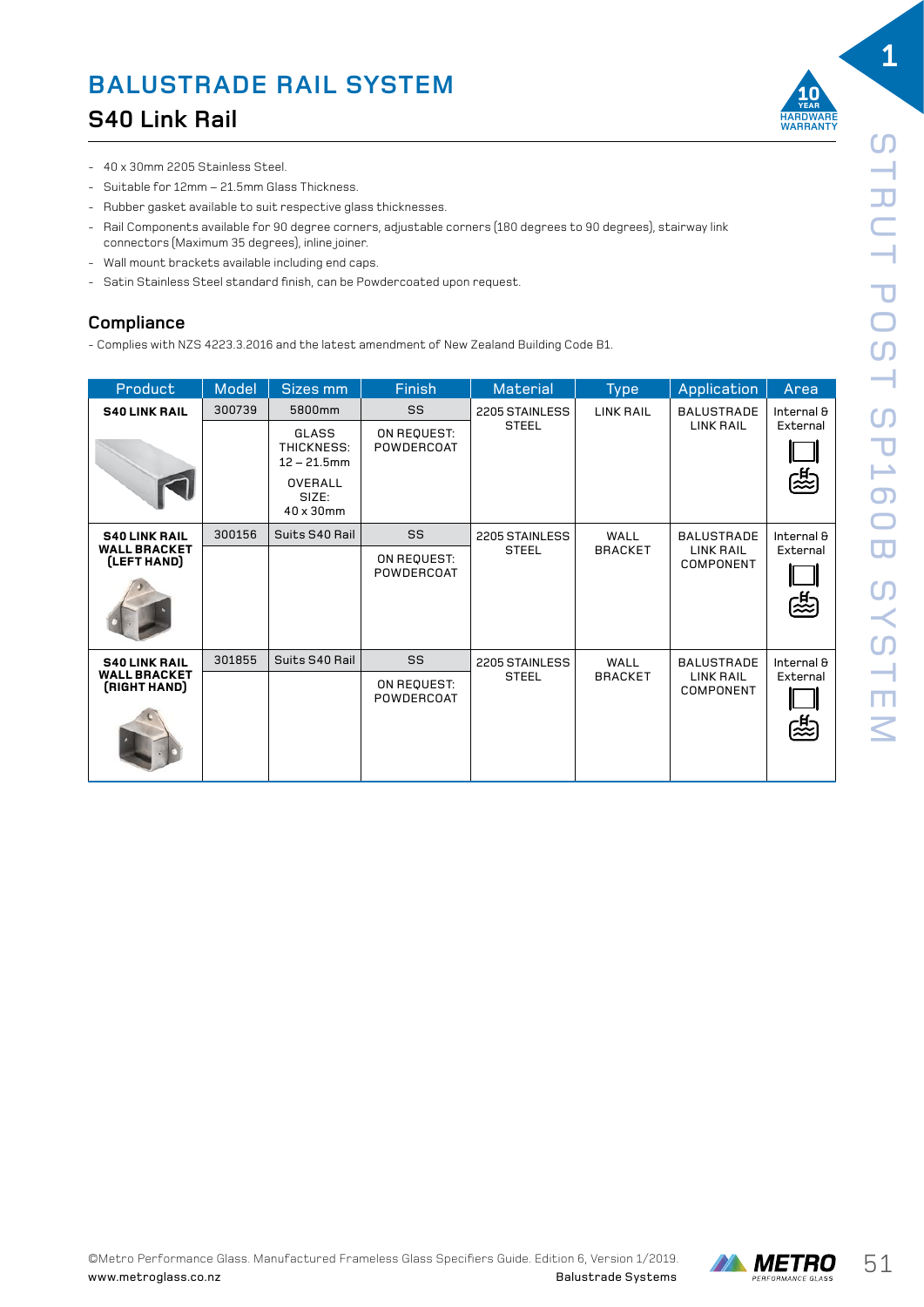### **S40 Link Rail**



| Product                                                                         | Model  | Sizes mm                                                                              | <b>Finish</b>                   | Material                       | <b>Type</b>                                         | Application                                     | Area                        |
|---------------------------------------------------------------------------------|--------|---------------------------------------------------------------------------------------|---------------------------------|--------------------------------|-----------------------------------------------------|-------------------------------------------------|-----------------------------|
| <b>S40 LINK RAIL</b><br><b>VERTICAL</b><br><b>ADJUSTABLE</b><br><b>JOINER</b>   | 300868 | Suits S40 Rail                                                                        | SS<br>ON REQUEST:<br>POWDERCOAT | 2205 STAINLESS<br><b>STEEL</b> | ADJUSTABLE<br><b>VERTICAL</b><br><b>JOINER</b>      | <b>BALUSTRADE</b><br>LINK RAIL<br>COMPONENT     | Internal &<br>External<br>朶 |
| <b>S40 LINK RAIL</b><br><b>HORIZONTAL</b><br><b>ADJUSTABLE</b><br><b>JOINER</b> | 300867 | Suits S40 Rail                                                                        | SS<br>ON REQUEST:<br>POWDERCOAT | 2205 STAINLESS<br><b>STEEL</b> | ADJUSTABLE<br>HORIZONTAL<br><b>JOINER</b>           | <b>BALUSTRADE</b><br>LINK RAIL<br>COMPONENT     | Internal &<br>External<br>惢 |
| <b>S40 LINK RAIL</b><br><b>FIXED 90 DEGREE</b><br><b>CORNER</b>                 | 300866 | Suits S40 Rail                                                                        | SS<br>ON REQUEST:<br>POWDERCOAT | 2205 STAINLESS<br><b>STEEL</b> | 90 DEGREE<br>CORNER<br>CONNECTOR                    | <b>BALUSTRADE</b><br>LINK RAIL<br>COMPONENT     | Internal &<br>External<br>忠 |
| <b>S40 LINK RAIL</b><br><b>INLINE JOINER</b>                                    | 300869 | Suits S40 Rail                                                                        | SS<br>ON REQUEST:<br>POWDERCOAT | 2205 STAINLESS<br><b>STEEL</b> | INLINE JOINER                                       | <b>BALUSTRADE</b><br>LINK RAIL<br>COMPONENT     | Internal &<br>External<br>忠 |
| <b>S40 END CAP</b>                                                              | 300513 | Suits S40 Rail                                                                        | SS<br>ON REQUEST:<br>POWDERCOAT | 2205 STAINLESS<br><b>STEEL</b> | <b>END CAP</b>                                      | <b>BALUSTRADE</b><br>LINK RAIL<br>COMPONENT     | Internal &<br>External      |
| <b>LINK RAIL</b><br><b>LOCTITE 243</b>                                          | 300961 | Suits S40 Rail                                                                        | <b>ADHESIVE</b>                 | 50MM BOTTLE                    | TUBE LOCK<br>ADHESIVE                               | <b>BALUSTRADE</b><br>LINK RAIL<br>COMPONENT     | Internal &<br>External      |
| <b>S40 LINK RAIL</b><br><b>RUBBER GASKET</b>                                    | 302092 | Suits S40 Rail<br>PER METRE<br><b>LENGTH</b><br>GLASS<br>THICKNESS:<br>12-13.5mm      | <b>BLACK</b>                    | <b>RUBBER</b>                  | RUBBER<br><b>GASKET FOR</b><br><b>S40 LINK RAIL</b> | <b>BALUSTRADE</b><br>LINK RAIL<br>COMPONENT     | Internal &<br>External      |
| <b>S40 LINK RAIL</b><br><b>RUBBER GASKET</b>                                    | 302093 | Suits S40 Rail<br>PER METRE<br><b>LENGTH</b><br><b>GLASS</b><br>THICKNESS:<br>12-15mm | <b>BLACK</b>                    | <b>RUBBER</b>                  | RUBBER<br><b>GASKET FOR</b><br><b>S40 LINK RAIL</b> | <b>BALUSTRADE</b><br>LINK RAIL<br><b>FIXING</b> | Internal &<br>External      |

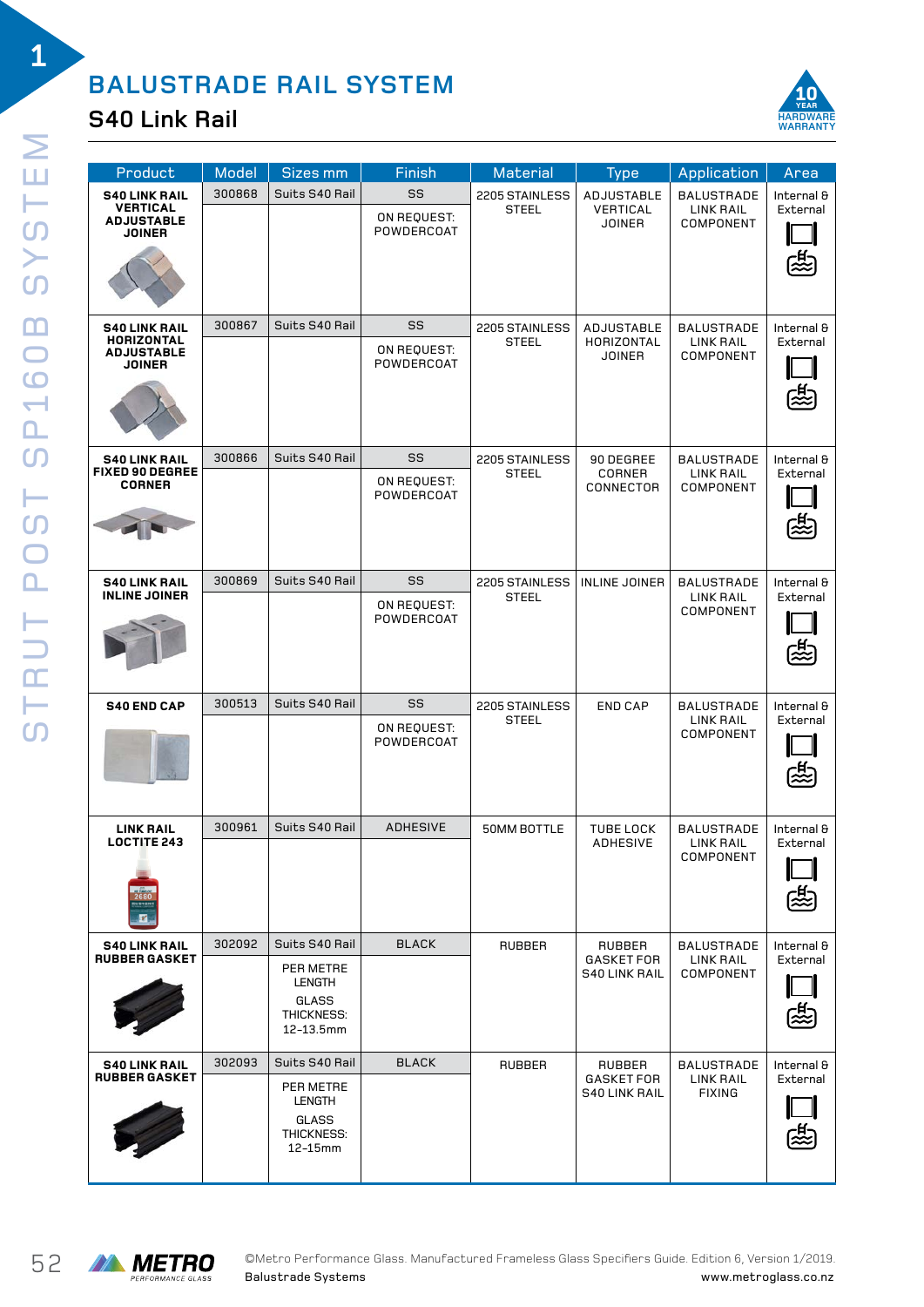### **S40 Link Rail**

| Product              | Model  | Sizes mm                              | <b>Finish</b> | <b>Material</b> | <b>Type</b>                               | Application                   | Area                  |            |
|----------------------|--------|---------------------------------------|---------------|-----------------|-------------------------------------------|-------------------------------|-----------------------|------------|
| <b>S40 LINK RAIL</b> | 302094 | Suits S40 Rail                        | <b>BLACK</b>  | <b>RUBBER</b>   | <b>RUBBER</b>                             | <b>BALUSTRADE</b>             |                       | Internal & |
| <b>RUBBER GASKET</b> |        | PER METRE<br><b>LENGTH</b>            |               |                 | <b>GASKET FOR</b><br><b>S40 LINK RAIL</b> | <b>LINK RAIL</b><br>COMPONENT | External              |            |
|                      |        | GLASS<br>THICKNESS:<br>$13-16$ mm     |               |                 |                                           |                               | 除                     |            |
| <b>S40 LINK RAIL</b> | 302095 | Suits S40 Rail                        | <b>BLACK</b>  | <b>RUBBER</b>   | RUBBER                                    | <b>BALUSTRADE</b>             | Internal &            |            |
| <b>RUBBER GASKET</b> |        | PER METRE<br><b>LENGTH</b>            |               |                 | <b>GASKET FOR</b><br><b>S40 LINK RAIL</b> | <b>LINK RAIL</b><br>COMPONENT | External              |            |
|                      |        | <b>GLASS</b><br>THICKNESS:<br>16-19mm |               |                 |                                           |                               | 除                     |            |
| <b>GRUB SCREW</b>    | 301978 | M5x6mm                                | SS            | 316 STAINLESS   | <b>GRUB SCREW</b>                         | <b>BALUSTRADE</b>             | Internal &            |            |
|                      |        |                                       |               | <b>STEEL</b>    |                                           | LINK RAIL<br><b>FIXING</b>    | External<br>्री<br>22 |            |

## **BALUSTRADE RAIL SYSTEM**

#### **Edgetec® 220 Link Rail**

#### **Aluminium LinkRail 38x30mm – For 12mm and 15mm Glass**

- 38 x 30mm Aluminium Link Rail.
- Available in Natural Anodisied Finish 20 microns as standard or Silver Frost powdercoat. Special colours on request (Powdercoating or Anodising).
- Rubber gasket available to suit 12mm or 15mm glass thicknesses.
- Rail Components available for 90 degree corners, adjustable corners (180 degrees to 90 degrees), stairway link connectors (Maximum 35 degrees), inline joiner.
- Wall mount brackets available including end caps.

#### **Compliance**

- Complies with NZS 4223.3.2016 and the latest amendment of New Zealand Building Code B1.



**1**

**WARRANTY**

**10 YEAR**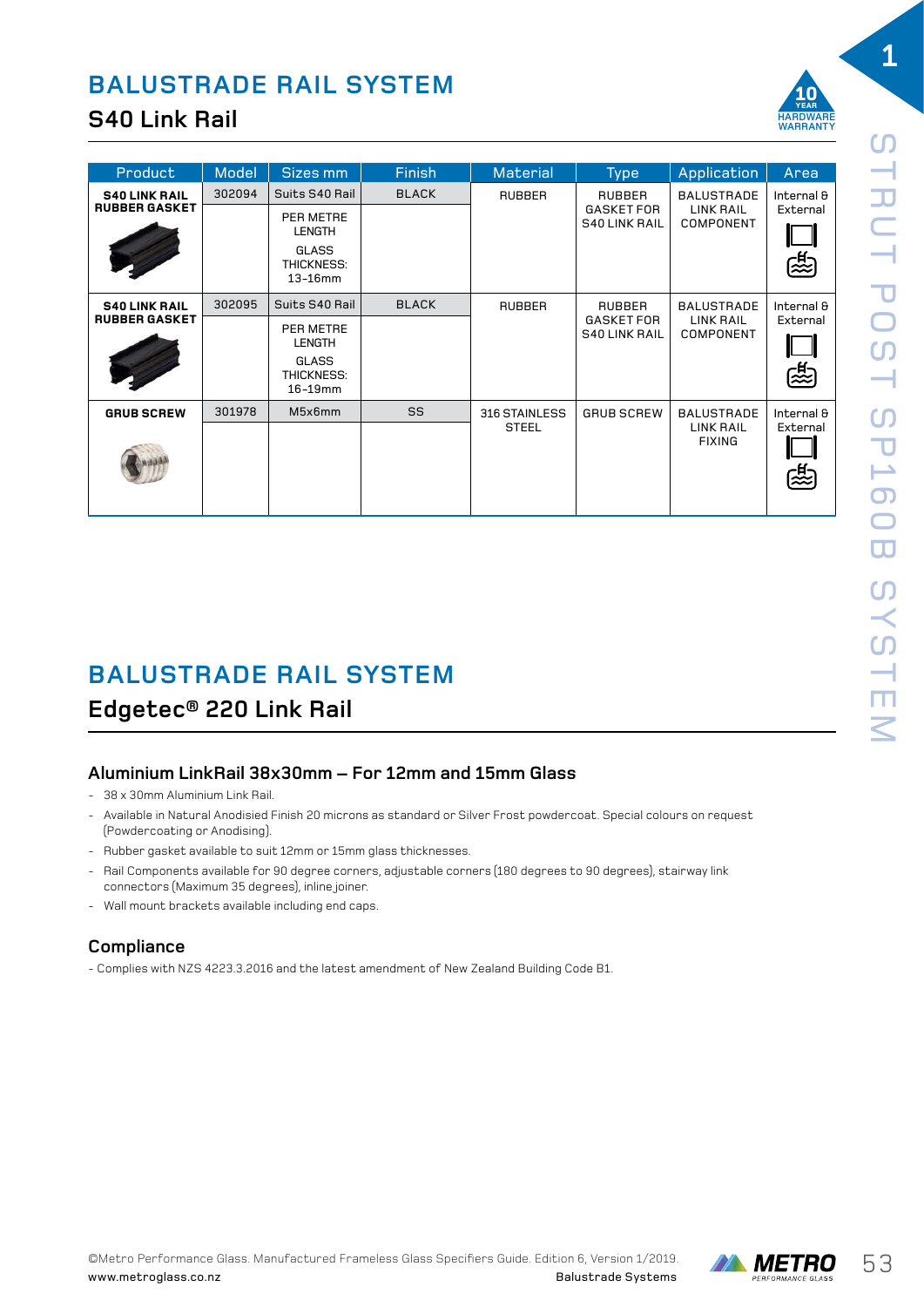

### **Edgetec® 220 Link Rail**

| Product                                            | Model  | <b>Sizes mm</b>                                                                         | Finish                    | <b>Material</b>  | <b>Type</b>                                           | Application                                                                                            | Area                   |
|----------------------------------------------------|--------|-----------------------------------------------------------------------------------------|---------------------------|------------------|-------------------------------------------------------|--------------------------------------------------------------------------------------------------------|------------------------|
| EDGETEC <sup>®</sup> 220                           | 300728 | 5800mm                                                                                  | ANOD - Natural            | <b>ALUM 6063</b> | <b>LINK RAIL</b>                                      | <b>BALUSTRADE</b>                                                                                      | Internal &             |
| <b>LINK RAIL</b>                                   | 300729 | 5800mm                                                                                  | SILVER FROST              |                  |                                                       | <b>LINK RAIL</b>                                                                                       | External               |
| <b>FULL LENGTH</b>                                 | 300727 | 5800mm                                                                                  | <b>MILL FINISH</b>        |                  |                                                       |                                                                                                        |                        |
|                                                    |        | GLASS<br>THICKNESS:<br>12-15mm<br>OVERALL<br>SIZE:<br>38 x 30mm                         | ON REQUEST:<br>POWDERCOAT |                  |                                                       |                                                                                                        |                        |
| EDGETEC <sup>®</sup> 220                           | 300725 | 2900mm                                                                                  | ANOD-Natural              | <b>ALUM 6063</b> | <b>LINK RAIL</b>                                      | <b>BALUSTRADE</b>                                                                                      | Internal &             |
| <b>LINK RAIL</b>                                   | 300726 | 2900mm                                                                                  | SILVER FROST              |                  |                                                       | <b>LINK RAIL</b>                                                                                       | External               |
| <b>HALF LENGTH</b>                                 | 300724 | 2900mm                                                                                  | <b>MILL FINISH</b>        |                  |                                                       |                                                                                                        |                        |
|                                                    |        | (Half Length)<br><b>GLASS</b><br>THICKNESS:<br>12-15mm<br>OVERALL<br>SIZE:<br>38 x 30mm | ON REQUEST:<br>POWDERCOAT |                  |                                                       |                                                                                                        |                        |
| EDGETEC <sup>®</sup> 220                           | 300593 | 2900mm                                                                                  | <b>BLACK</b>              | <b>RUBBER</b>    | RUBBER                                                | <b>BALUSTRADE</b>                                                                                      | Internal &             |
| <b>LINK RAIL</b><br><b>RUBBER GASKET</b>           |        | <b>GLASS</b><br>THICKNESS:<br>12mm                                                      |                           |                  | <b>GASKET FOR</b><br><b>EDGETEC®</b><br>220 LINK RAIL | <b>LINK RAIL</b><br>COMPONENT                                                                          | External               |
| EDGETEC <sup>®</sup> 220                           | 300594 | 2900mm                                                                                  | <b>BLACK</b>              | <b>RUBBER</b>    | <b>RUBBER</b>                                         | <b>BALUSTRADE</b>                                                                                      | Internal &             |
| <b>LINK RAIL</b><br><b>RUBBER GASKET</b>           |        | GLASS<br>THICKNESS:<br>15mm                                                             |                           |                  | <b>GASKET FOR</b><br><b>EDGETEC®</b><br>220 LINK RAIL | <b>LINK RAIL</b><br>COMPONENT<br>*For a 5.8m Link<br>Rail x2 rubber<br>gaskets lengths<br>are required | External<br>怨          |
| EDGETEC <sup>®</sup> 220                           | 300847 | 80x22.8x5mm                                                                             | <b>MILL</b>               | <b>ALUM 6063</b> | 180 DEGREE                                            | <b>BALUSTRADE</b>                                                                                      | Internal &             |
| <b>LINK RAIL INLINE</b><br><b>JOINER</b>           |        |                                                                                         |                           |                  | <b>STRAIGHT</b><br><b>JOINER</b>                      | LINK RAIL<br>COMPONENT                                                                                 | External               |
| <b>EDGETEC®220</b>                                 | 300848 | $50 \times 50 \times 5$ mm                                                              | <b>MILL</b>               | ALUM 6063        | 90 DEGREE                                             | <b>BALUSTRADE</b>                                                                                      | Internal &             |
| <b>LINK RAIL 90</b><br><b>DEGREE JOINER</b>        |        |                                                                                         |                           |                  | CORNER<br><b>JOINER</b>                               | <b>LINK RAIL</b><br>COMPONENT                                                                          | External               |
| EDGETEC <sup>®</sup> 220                           | 300493 | 38.4 x 30.4mm                                                                           | ANOD-Natural              | <b>ALUM 6063</b> | <b>END CAP</b>                                        | BALUSTRADE                                                                                             | Internal &             |
| <b>END CAP</b>                                     | 300494 | 38.4 x 30.4mm                                                                           | SILVER FROST              |                  |                                                       | LINK RAIL<br>COMPONENT                                                                                 | External               |
|                                                    | 300492 | 38.4 x 30.4mm                                                                           | <b>MILL</b>               |                  |                                                       |                                                                                                        |                        |
|                                                    |        | Suits Edgetec <sup>®</sup><br>220 Rail<br>(Component)                                   | ON REQUEST:<br>POWDERCOAT |                  |                                                       |                                                                                                        | 忠                      |
| EDGETEC <sup>®</sup> 220<br><b>LINK RAIL FIXED</b> | 301985 | Suits Edgetec <sup>®</sup><br>220 Rail                                                  | SILVER FROST              | <b>ALUM 6063</b> | 90 DEGREE<br>CORNER                                   | <b>BALUSTRADE</b><br><b>LINK RAIL</b>                                                                  | Internal &<br>External |
| 90 DEGREE<br><b>CORNER</b>                         | 301986 | Suits Edgetec®<br>220 Rail                                                              | MILL                      |                  | CONNECTOR                                             | COMPONENT                                                                                              |                        |
|                                                    |        | (Component)                                                                             | ON REQUEST:<br>POWDERCOAT |                  |                                                       |                                                                                                        |                        |